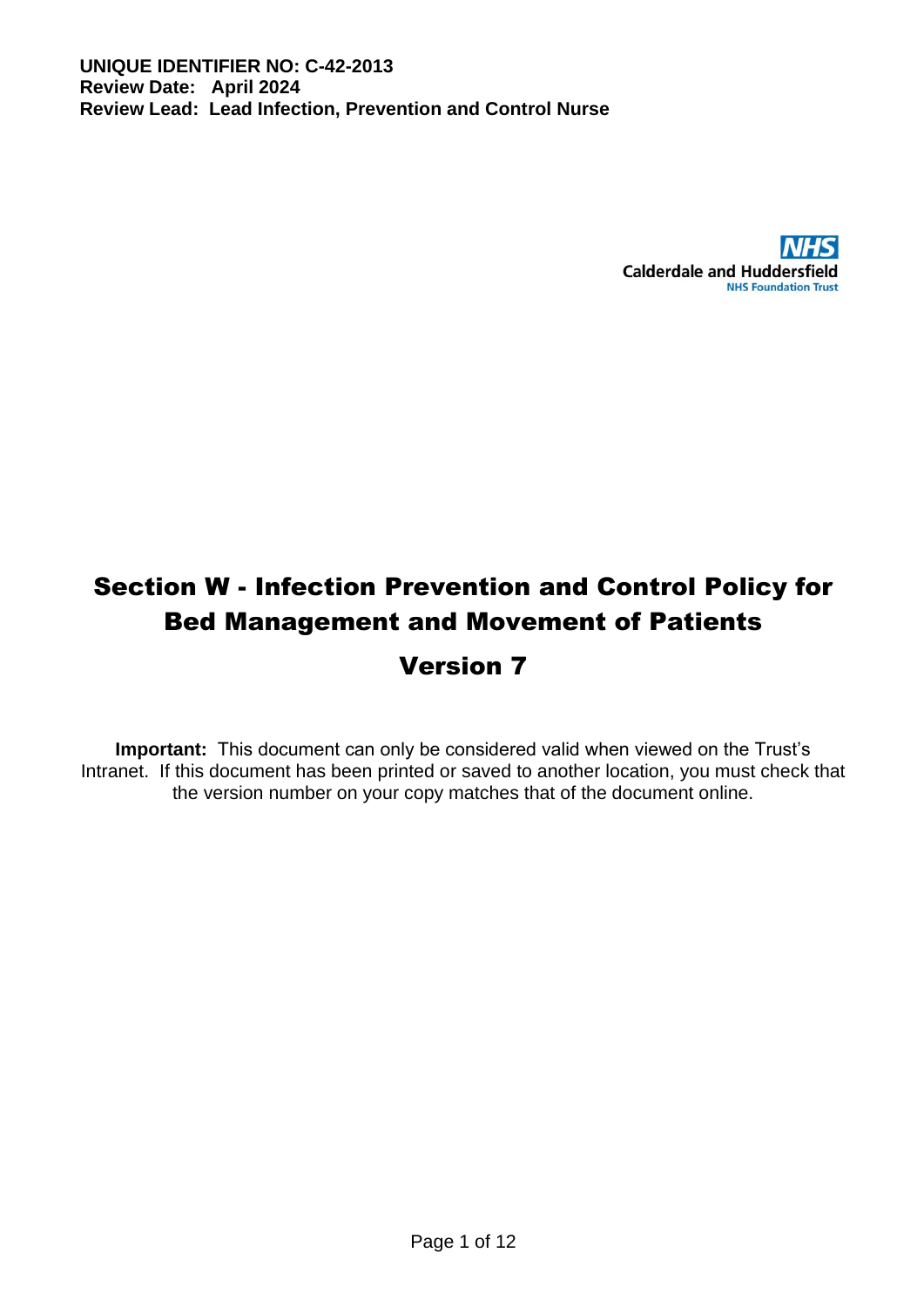| <b>Document Summary Table</b>                |                                                                                      |                                                                   |                                                                                                           |                |  |  |
|----------------------------------------------|--------------------------------------------------------------------------------------|-------------------------------------------------------------------|-----------------------------------------------------------------------------------------------------------|----------------|--|--|
| <b>Unique Identifier Number</b>              |                                                                                      | C-42-2013                                                         |                                                                                                           |                |  |  |
| <b>Status</b>                                |                                                                                      | <b>Ratified</b>                                                   |                                                                                                           |                |  |  |
| <b>Version</b>                               |                                                                                      | 7                                                                 |                                                                                                           |                |  |  |
| <b>Implementation Date</b>                   |                                                                                      |                                                                   | October 2007                                                                                              |                |  |  |
| <b>Current/Last Review</b>                   |                                                                                      |                                                                   | June 2009; October 2011, July 2013, September                                                             |                |  |  |
| <b>Dates</b>                                 |                                                                                      | 2015, July 2017, April 2021                                       |                                                                                                           |                |  |  |
| <b>Next Formal Review</b>                    |                                                                                      |                                                                   | November 2023                                                                                             |                |  |  |
| <b>Sponsor</b>                               |                                                                                      |                                                                   | <b>Medical Director</b>                                                                                   |                |  |  |
| <b>Author</b>                                |                                                                                      |                                                                   | Lead Infection, Prevention and Control Nurse                                                              |                |  |  |
| <b>Where available</b>                       |                                                                                      |                                                                   | <b>Trust Intranet - Infection Prevention and Control</b>                                                  |                |  |  |
|                                              |                                                                                      | <b>Policies</b>                                                   |                                                                                                           |                |  |  |
| <b>Target audience</b>                       |                                                                                      | <b>All Staff</b>                                                  |                                                                                                           |                |  |  |
| <b>Ratifying Committee</b>                   |                                                                                      |                                                                   |                                                                                                           |                |  |  |
| <b>Executive Board</b>                       |                                                                                      |                                                                   |                                                                                                           | 19 August 2021 |  |  |
| <b>Consultation Committees</b>               |                                                                                      |                                                                   |                                                                                                           |                |  |  |
| <b>Committee Name</b>                        |                                                                                      |                                                                   | <b>Committee Chair</b>                                                                                    | <b>Date</b>    |  |  |
| Infection, Prevention and Control            |                                                                                      |                                                                   | Consultant                                                                                                | April 2021     |  |  |
| Committee                                    |                                                                                      |                                                                   | Microbiologist/Infection                                                                                  |                |  |  |
|                                              |                                                                                      |                                                                   | <b>Prevention and Control</b>                                                                             |                |  |  |
|                                              |                                                                                      |                                                                   | Doctor                                                                                                    |                |  |  |
| <b>Other Stakeholders Consulted</b>          |                                                                                      |                                                                   |                                                                                                           |                |  |  |
| <b>Patient Flow Team</b>                     |                                                                                      |                                                                   |                                                                                                           |                |  |  |
| <b>Director of Operations</b>                |                                                                                      |                                                                   |                                                                                                           |                |  |  |
|                                              |                                                                                      |                                                                   | Does this document map to other Regulator requirements?                                                   |                |  |  |
| <b>Regulator details</b>                     |                                                                                      | Regulator standards/numbers etc                                   |                                                                                                           |                |  |  |
|                                              |                                                                                      |                                                                   |                                                                                                           |                |  |  |
| <b>Document Version Control</b><br>Version 7 |                                                                                      |                                                                   |                                                                                                           |                |  |  |
|                                              |                                                                                      |                                                                   | Updated to include reference to Covid-19 management, updated CPE<br>management and updated transfer form. |                |  |  |
| Version 6                                    |                                                                                      |                                                                   |                                                                                                           |                |  |  |
|                                              | This version reflects the new EPR system. It also refers to the CPE<br>policy.       |                                                                   |                                                                                                           |                |  |  |
| Version 5                                    |                                                                                      |                                                                   | A link to the Multi Resistant Organism Policy has been added and                                          |                |  |  |
|                                              |                                                                                      |                                                                   | Appendix 2 of the Nursing Assessment Tool has been updated.                                               |                |  |  |
| Version 4                                    |                                                                                      |                                                                   | The document has been reviewed and updates have been made to the                                          |                |  |  |
|                                              |                                                                                      |                                                                   | Trust Equalities statement. The Infection Prevention and Control Risk                                     |                |  |  |
|                                              |                                                                                      | Assessment has been amended to concur with the Nursing Assessment |                                                                                                           |                |  |  |
| Version 3                                    | Tool. Public Health England contact details updated.                                 |                                                                   |                                                                                                           |                |  |  |
|                                              | The document has been reviewed and changes to the duties sections<br>have been made. |                                                                   |                                                                                                           |                |  |  |
|                                              |                                                                                      |                                                                   |                                                                                                           |                |  |  |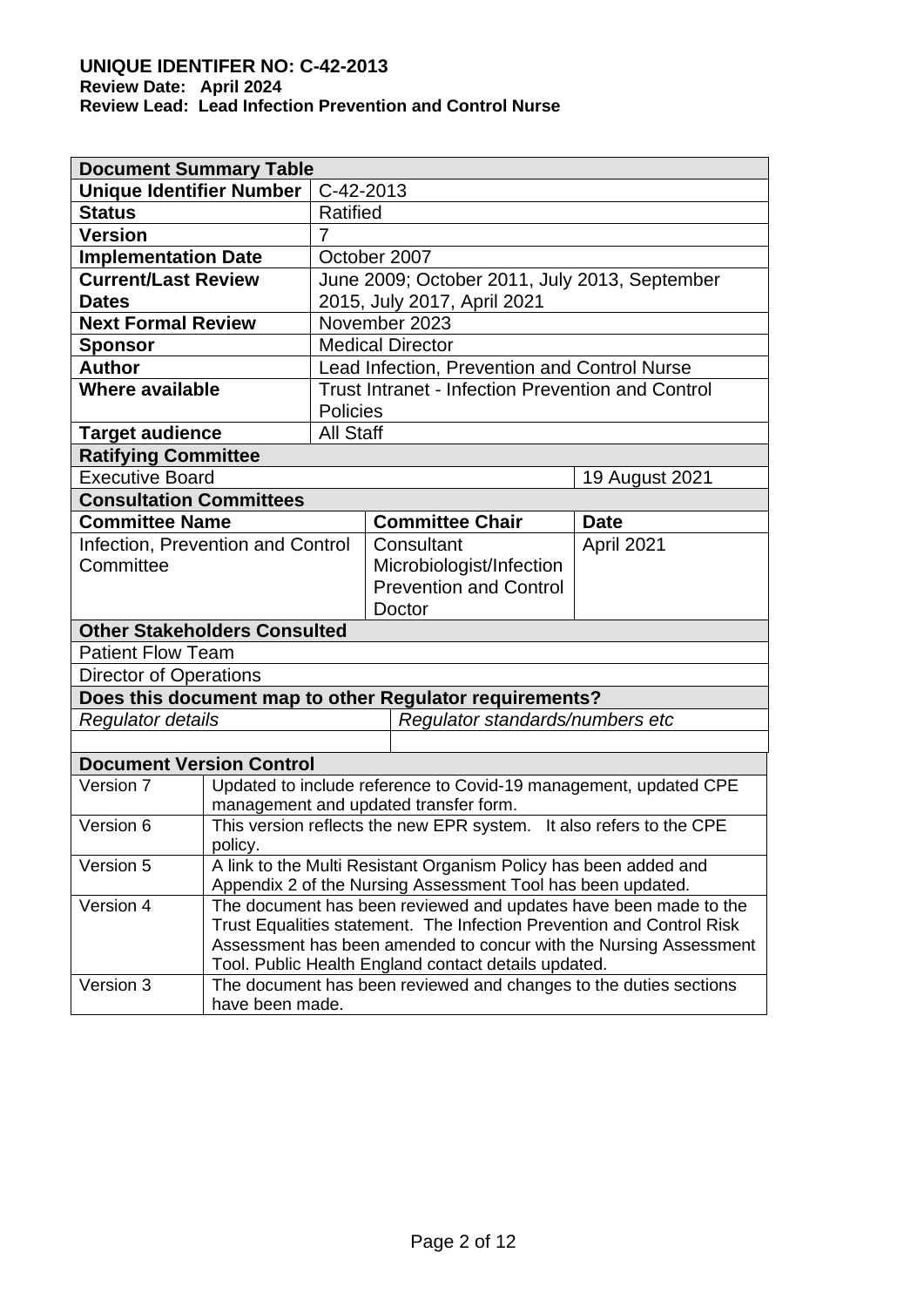#### **Contents**

| <b>Section</b> |                        | Page |
|----------------|------------------------|------|
|                | Document Summary Table |      |

|     | Contents                                                   | 3  |
|-----|------------------------------------------------------------|----|
| 1.  | Introduction                                               |    |
|     | 1.1 Key points                                             |    |
| 2.  | Purpose                                                    |    |
| 3.  | <b>Definitions</b>                                         |    |
| 4.  | Duties (Roles and Responsibilities)                        | 4  |
| 5.  | <b>Infection Prevention &amp; Control Policy</b>           | 5  |
| 6.  | Training and Implementation                                |    |
| 7.  | <b>Trust Equalities Statement</b>                          |    |
| 8.  | Monitoring Compliance with Procedural Document             | 8  |
| 9.  | <b>Associated Documents</b>                                | 8  |
| 10. | References                                                 | 8  |
|     | <b>Appendices</b>                                          |    |
| 1.  | Assessment of Patients for viral gastroenteritis algorithm | 9  |
| 2.  | <b>Transfer form</b>                                       | 10 |

2. 3. Transfer form CPE risk assessment matrix

12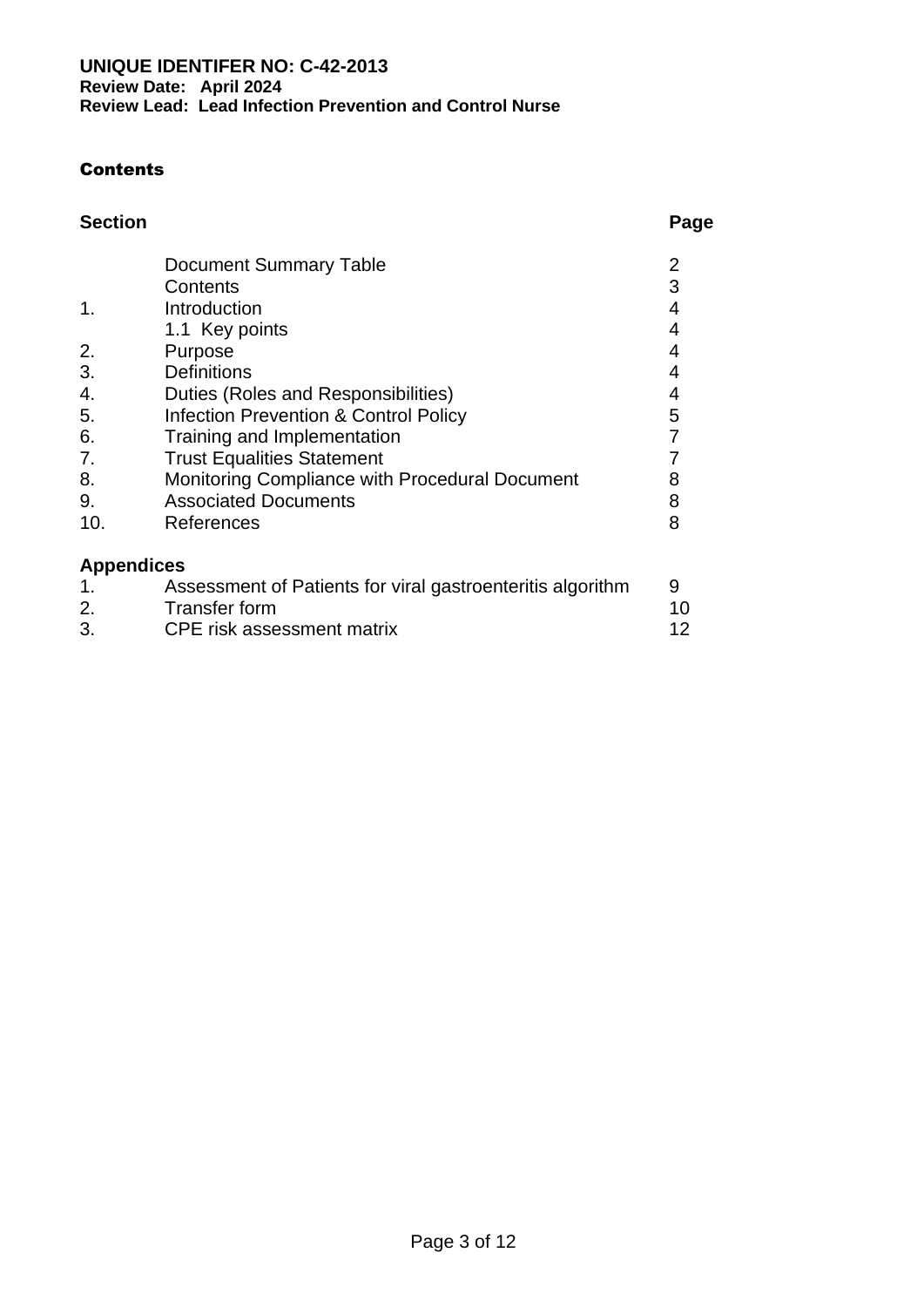#### 1. Introduction

The Health and Social Care Act (2008), Code of Practice on the prevention and control of infections and related guidance (DH 2015) states that there should be a policy addressing admission, transfer, discharge and movements of patients between wards, departments and between health care facilities.

The risk of healthcare associated infection (HCAI) is increased by the movement of patients, very high bed occupancy and an absence of suitable isolation facilities (DoH 2008).

#### **1.1 Key points**

- The IPC risk assessment tool must be completed as soon as possible on arrival.
- Covid-19 pathways guide patient placement and step down.
- Patients transferred from **any** other hospital (national or international) should be isolated until MRSA screen negative.
- Patient bed movement must be kept to a minimum.
- Elective orthopaedic wards at CRH remain 'ring-fenced'.
- Patients with suspected or confirmed viral gastroenteritis should not be admitted to MAU.
- Infection risk MUST be shared when transferring patients between departments to enable control measures to be instigated.
- HPV cleans must not be bypassed.

#### 2. Purpose

The spread of HCAIs is associated with high bed occupancy rates and movements of patients between wards/departments. This policy sets out the infection prevention and control principles that must be applied to bed management and movement of patients to minimise the risk of infection.

#### 3. Definitions

HCAI is defined as 'infections that are acquired as a result of healthcare interventions' [\(NICE, 2011](http://www.hpa.org.uk/Topics/InfectiousDiseases/InfectionsAZ/HCAI/))

#### 4. Duties (Roles and responsibilities)

The Chief Executive is responsible for ensuring that there are effective Infection Prevention and Control (IPC) arrangements in the Trust.

Managers, Matrons, Clinical Commanders, Patient flow team and Ward and Department Managers are responsible for ensuring that this policy is adhered to.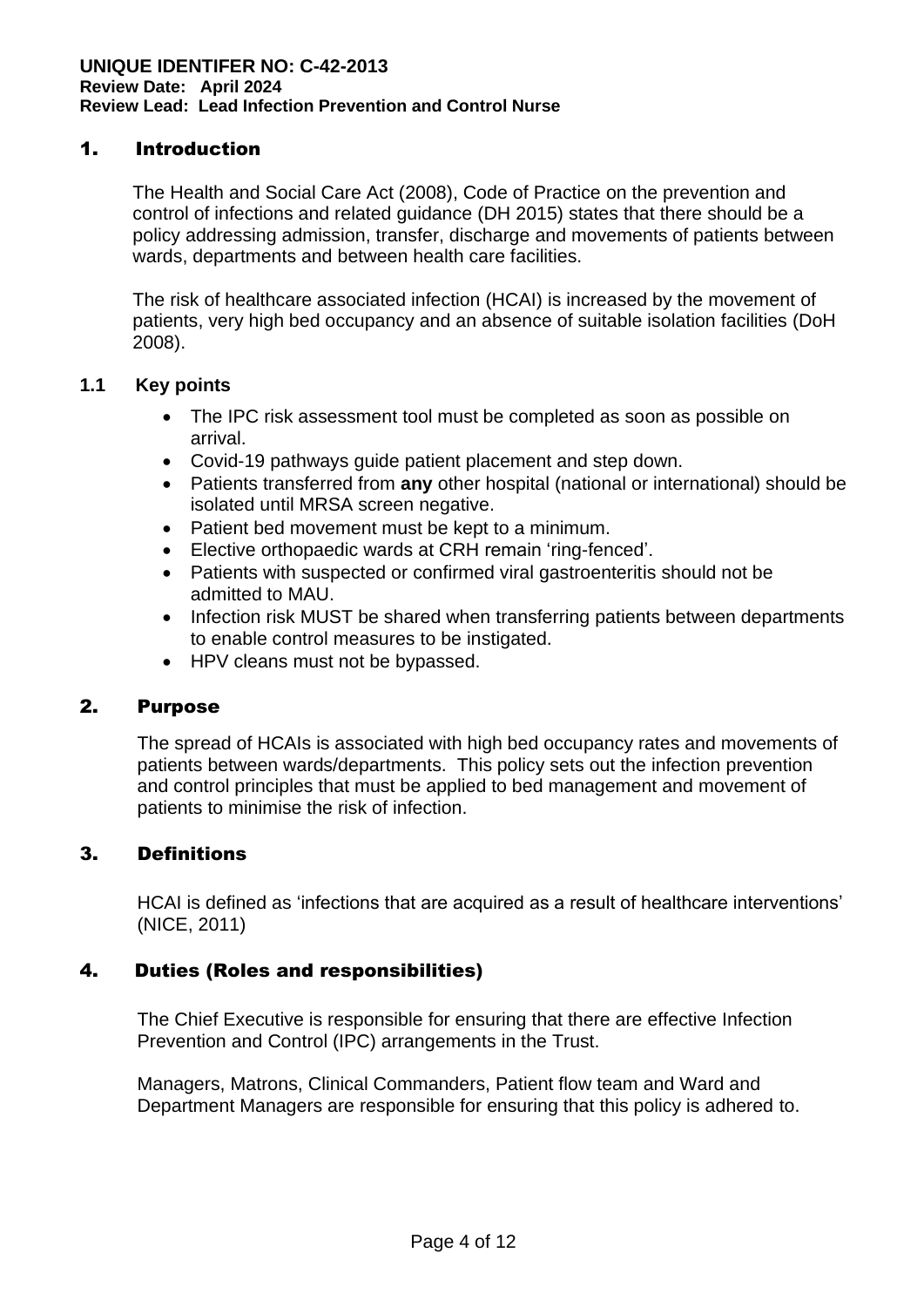#### 5. Infection Prevention and Control Policy

Whilst understanding the increasing number and complexity of patients within the Trust it is essential to utilise beds in a way that minimises the risk of spread of infections between patients. The key to this is recognising that some patients can be very vulnerable to specific infections. Close liaison between the Patient Flow team and the IPC team is essential to ensure the risks are minimised while making best use of the available bed base.

#### **5.1 Allocation of single rooms**

- Allocation of single rooms must be based on a clinical risk assessment with infection control requirements given priority over bed management/capacity issues (Healthcare Commission, 2006)
- Delays in transferring A & E patients awaiting a single room on the ward for the purpose of isolation must be kept to a minimum
- During escalation procedures, patients requiring isolation must **not** be transferred to temporary in-patient facilities (eg Day Surgery Unit)

#### **5.2 Infection Prevention and Control Risk Assessment**

The Infection Prevention and Control Risk Assessment within EPR, which also includes the Covid-19 screening tool, must be completed for all admissions.

The EPR banner bar must also be checked for a flag/alert (check before starting the assessment)

- If a flag /alert is present highlighting an infection control risk, isolation may be required
- If the patient answers yes to any questions in the risk assessment, isolation is required
- For those with flag/alert for suspected infections, or where screening may be required, eg TB or CPE, the need for isolation should be discussed with the IPC team to ensure it is still appropriate

#### **5.3 Movement of patients between wards, departments & on discharge**

- Assess the need to move the patient. If an inter-ward transfer or an investigation/procedure can be postponed until the patient is no longer requiring isolation without compromising the patient's management, then it should be
- Communication between wards and departments regarding the **infection status and isolation requirements** of a patient is essential to enable the receiving department to put suitable control measures in place. The transfer form (appendix 2) is to be used in all cases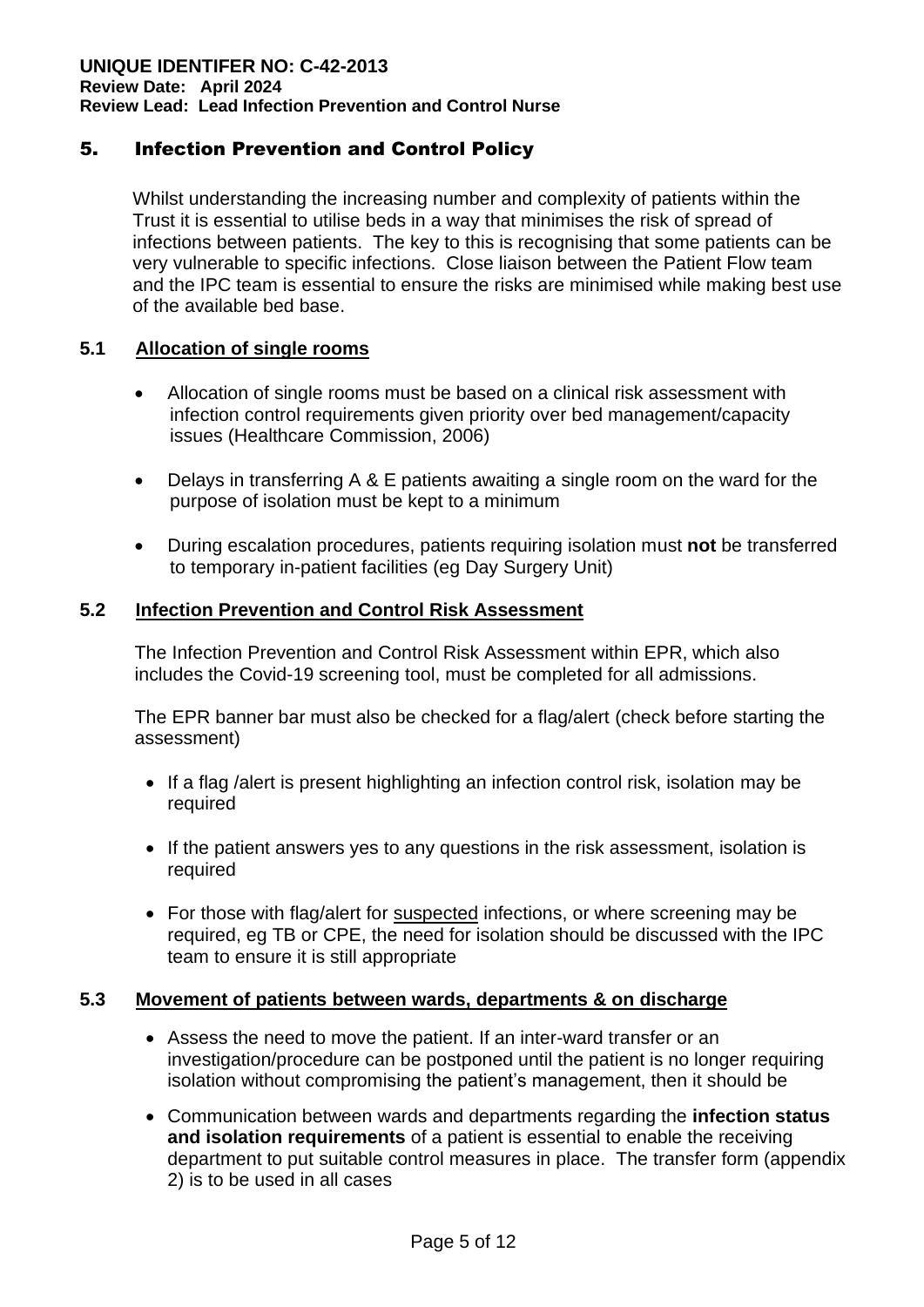• Once vacated, an isolation room must have a 'terminal' clean with a chlorine releasing agent i.e. Tristel as per decontamination poster

NOTE: as per the poster, in addition to terminal cleaning, decontamination with Hydrogen Peroxide Vapour (HPV) is required for side rooms where patients with the following infections have been transferred or discharged from; - clostridium difficile, known CPE, PVL, VRE or multi-drug resistant MRSA plus any other room identified by the IPC team. The IPC team advise Domestic Services of the room locations and ward staff contact Domestic services directly to arrange as required

#### **5.4 Prevention of Multi-drug resistant organisms (MDROs)**

*Refer to specific infection policies for further details*

- All patients should be screened for MRSA on admission or for planned admissions this should be completed prior to admission
- Patients transferred from other hospitals (including overseas hospitals) must be isolated in a single room and screened for MRSA and CPE
- Additional risk associated with CPE are presented in the CPE risk tool at appendix 3. This identifies a broader group of patients requiring screening for CPE on admission and prioritises isolation within this broader group
- Where a known MRSA carrier is being managed in a main bay, avoid placing the patient adjacent to others with invasive devices or wounds
- Elective and emergency orthopaedic patients should be segregated on separate wards

#### **5.5 Orthopaedic ring-fenced Ward at CRH**

The elective orthopaedic 'ring fenced' ward at CRH is an area considered 'high risk'. The following measures aim to prevent MRSA being introduced to these wards, where the effect of MRSA infection can be life changing.

The ring-fenced ward maintains a strict admission criterion that gives priority admission to patients undergoing joint replacement surgery.

- Only patients with an MRSA screen negative result should be admitted to the ringfenced ward
- Patients **must not** be admitted to the ring-fenced ward if the answer is "yes" in the MRSA section of the 'Infection Prevention and Control Risk Assessment on EPR, (Appendix 2)
- Patients from nursing homes, those with long term invasive devices and/or chronic wounds and those with a previous history of MRSA in the previous 3 years, even if the last result was negative should not be admitted to the ring-fenced ward

#### **5.6 Prevention of Outbreaks of Viral Gastroenteritis**

Viral gastroenteritis is easily spread within a hospital environment. It is essential the following actions are adhered to: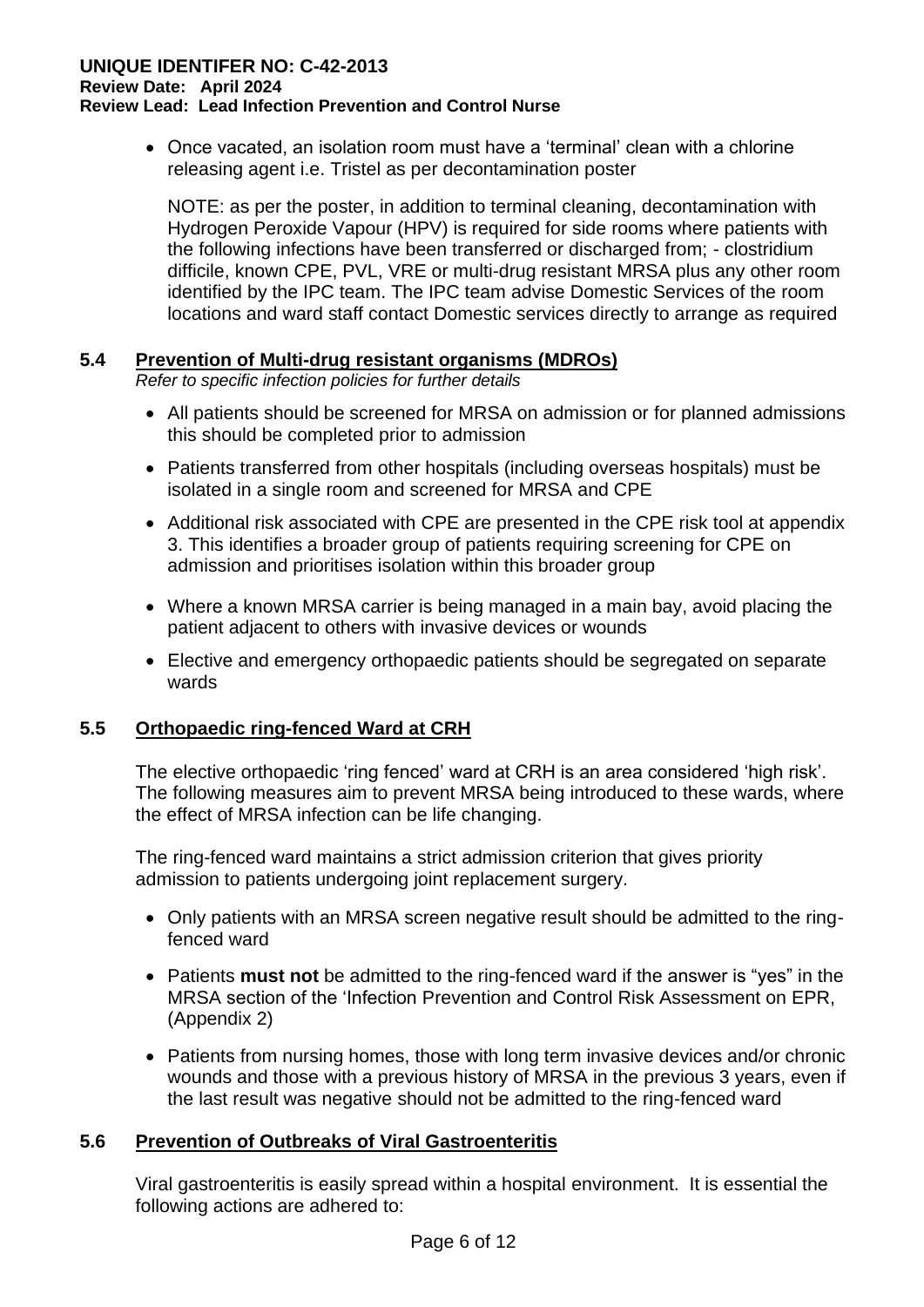#### **UNIQUE IDENTIFER NO: C-42-2013**

**Review Date: April 2024**

#### **Review Lead: Lead Infection Prevention and Control Nurse**

- All patients requiring admission must be verbally screened for viral gastroenteritis using the flow chart found in Appendix 1
- Patients admitted with a history of diarrhoea and vomiting or recent contact with D&V are **NOT** to be admitted on MAU or SAU, but directly into an isolation room on a ward (see Appendix 1)
- Patients with acute diarrhoea must be isolated and remain in isolation until 48 hours symptom free, unless there is a clinical need (eg transfer to ICU) and the IPCT informed

#### **5.7 Communication between Infection Control & Patient Flow Teams**

- During office hours, close liaison between the Infection Control Team and Patient Flow is essential
- Out of office hours, an Infection Control Nurse can be contacted via the hospital switchboard
- The Patient Flow Manager (or representative) must always attend Infection Outbreak/Incident Meetings when the Outbreak/Incident impacts on bed availability
- An IPC team representative will provide regular feedback on relevant issues to the Patient Flow Team

#### **5.8 The role of the Pre-Assessment Unit in IPC/bed management**

Certain patients may have infection risks (eg MRSA carriers; risk of CJD) and this should be documented in EPR and flagged in the flag / alert section on EPR. In addition:

- All patients should be screened for MRSA during pre-assessment as per MRSA policy. In the event of positive screening results, pre-assessment staff are to ensure the ward and theatre are aware, so appropriate action can be taken
- Pre assessment are to ensure MRSA suppression treatment is prescribed and supplied in a timely manner
- The IPC team must be contacted by Pre-assessment staff regarding patients who present a risk of CJD, see CJD policy

#### 6. Training and Implementation

All Trust managers are responsible for ensuring that staff are aware of the location of this policy, for ensuring that staff read this policy and implement it in practice.

#### 7. Trust Equalities Statement

Calderdale and Huddersfield Foundation Trust aims to eliminate discrimination, harassment and victimisation and advance equality of opportunity through fostering good relationships, promoting inclusivity and embedding the "One Culture of Care" approach throughout the organisation. Stakeholder engagement is vital to analyse the equalities impact of this policy and ensure where there are any negative impacts, mitigation has been discussed and acted on.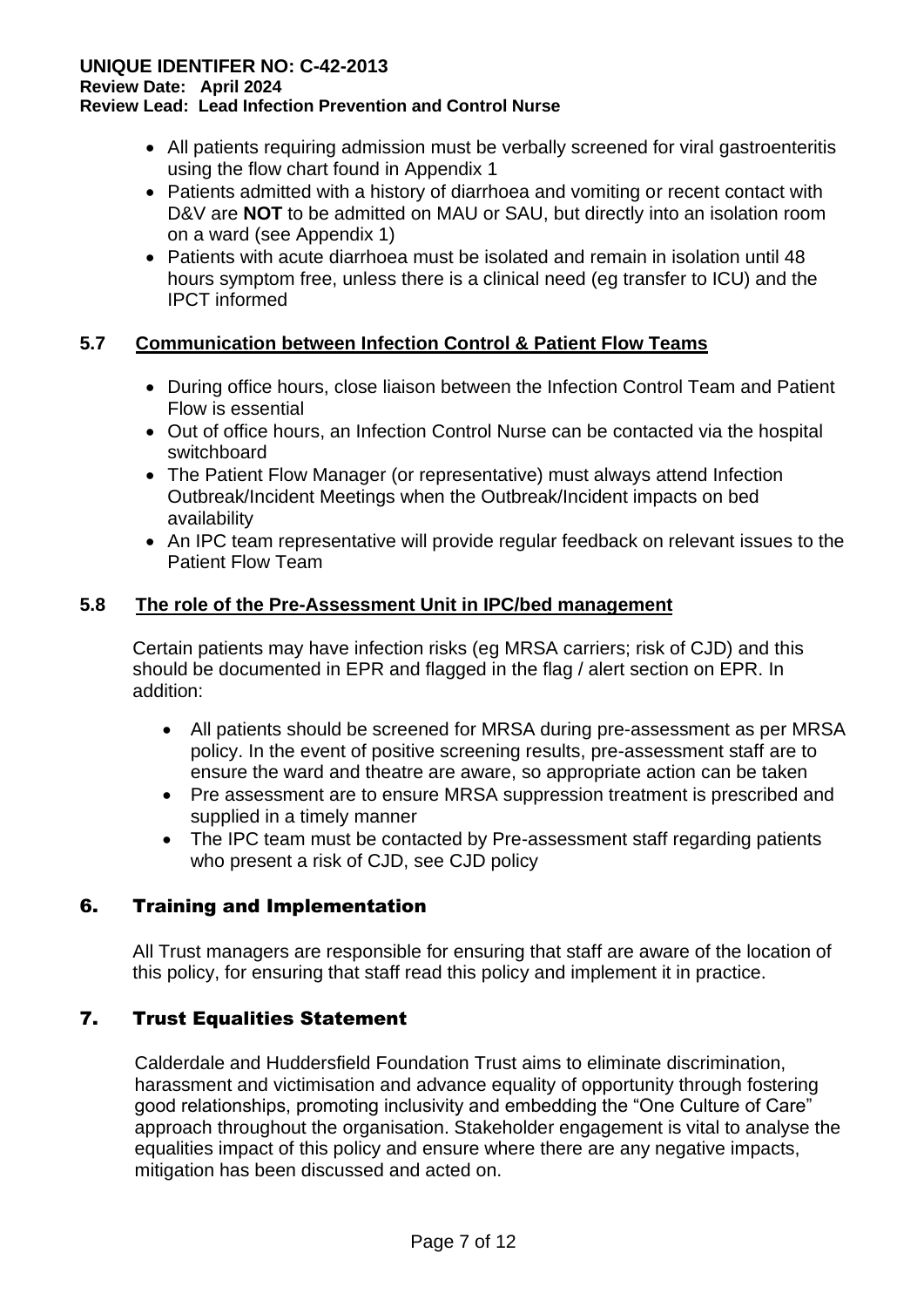#### 8. Monitoring Compliance with this Procedural Document

This policy will be reviewed two yearly or earlier in light of new national guidance or other significant changes in circumstances.

Compliance with this policy will be monitored through audit of the Infection Prevention and Control risk Assessment sticker and the Inter-Healthcare Infection Prevention and Control Transfer Form.

#### 9. Associated Documents/Further Reading

This policy applies to all staff involved in patient care and management including patient placement and should be used in conjunction with other relevant sections of the Infection Control Policy including:

- Section B: Notifiable Diseases Policy
- Section C: Standard Precautions Policy
- Section D: Meningococcal Infection Policy
- Section E: Major Outbreak Policy
- Section J: Management of patients with Multi Resistant organisms
- Section K: Isolation Policy
- Section S: TB Policy
- Section T: MRSA and PVL-SA policy

#### 10. References

Department of Health (2008) Clostridium difficile infection: How to deal with the problem. © Crown copyright. London.

Department of Health (2015) The Health & Social Care Act (2008). Code of Practice on the Prevention and Control of Infections and associated guidance.

Healthcare Commission (2006) Investigation into outbreaks of *Clostridium difficile* at Stoke Mandeville Hospital, Buckinghamshire Hospital NHS Trust.

NICE (2011) Healthcare-associated infections: prevention and control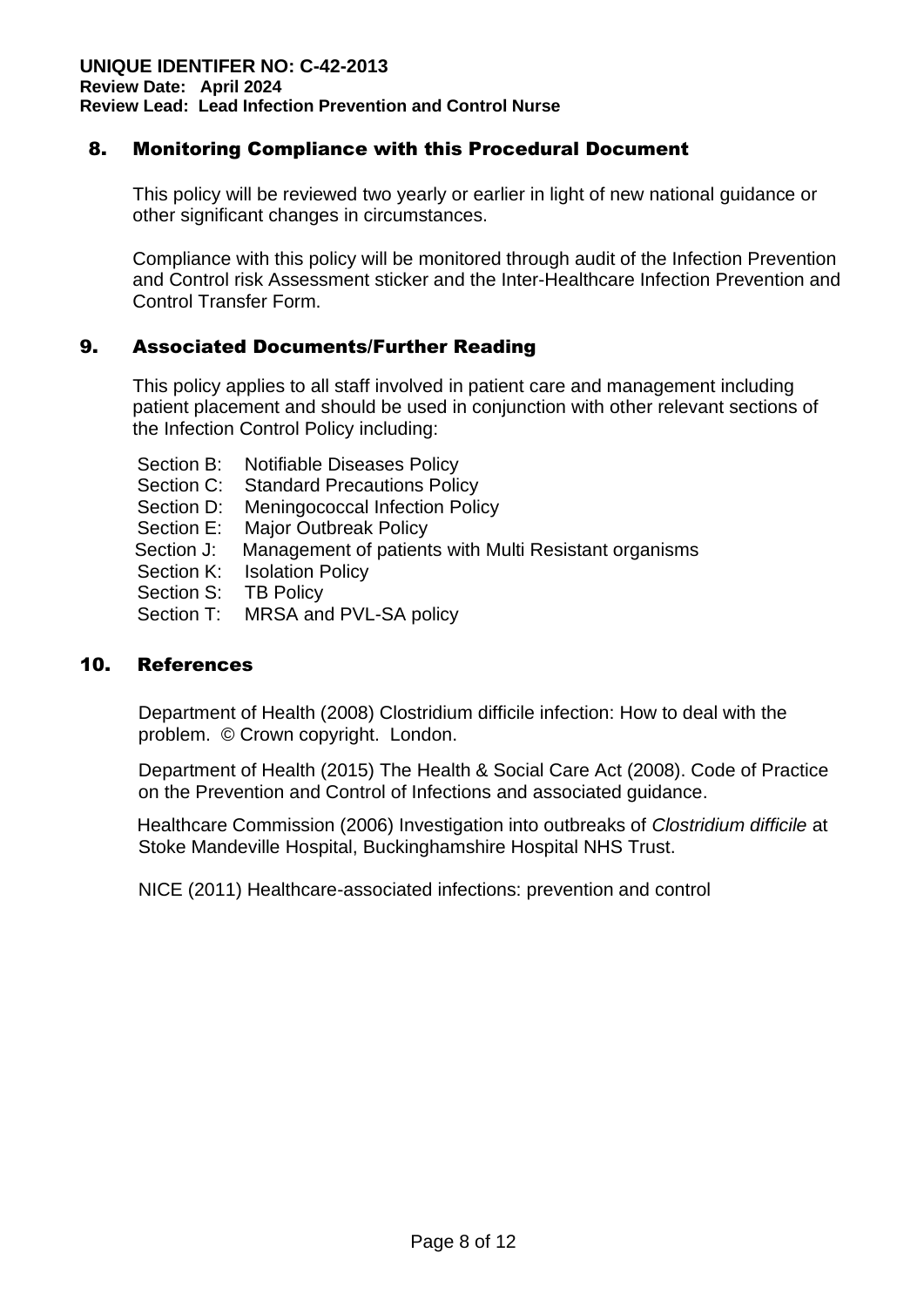## **Viral Gastroenteritis (VGE) screening tool Risk Assessment for admission to Hospital**

Use this tool to assess anyone being admitted to hospital to minimise the risk of crossinfection and service disruption. Document response in the IPC assessment tool in EPR and actions to take in general documentation.

#### **ASK THE PATIENT/CARER ON ASSESSMENT IN A&E OR GP PRIOR TO ADMISSION TO MAU OR SAU. Is there a history of one or more of the following VGE symptoms: Diarrhoea, vomiting & abdominal cramps now or in the last 48hrs? Is the patient still symptomatic? May still be infectious Do NOT admit to MAU or SAU. Inform the receiving ward. Maintain isolation until 48hrs symptom free. Has the patient had close contact with someone with symptoms of VGE in the past 72hrs? YES** No. 2006. The Motor Section of the Motor Section 1.1 (1996) and 1.1 (1997) and 1.1 (1997) and 1.1 (1997) and 1.1 (1997) and 1.1 (1997) and 1.1 (1997) and 1.1 (1997) and 1.1 (1997) and 1.1 (1997) and 1.1 (1997) and 1. **YES YES YES No May be incubating VGE. Do NOT admit to MAU or SAU. Inform the receiving ward. Maintain isolation until 72hrs after last contact. Assume infectious and follow the instructions in the RED box below Has the patient been in contact with others with similar symptoms? No Proceed as normal No**

# **Probable VGE. Do NOT admit to MAU or SAU Inform the receiving ward and implement:** ✓ **Isolation – ideally ensuite, following contact precautions** ✓ **Stool Specimen** ✓ **Stool/fluid balance Chart** ✓ **Notify the IPCT**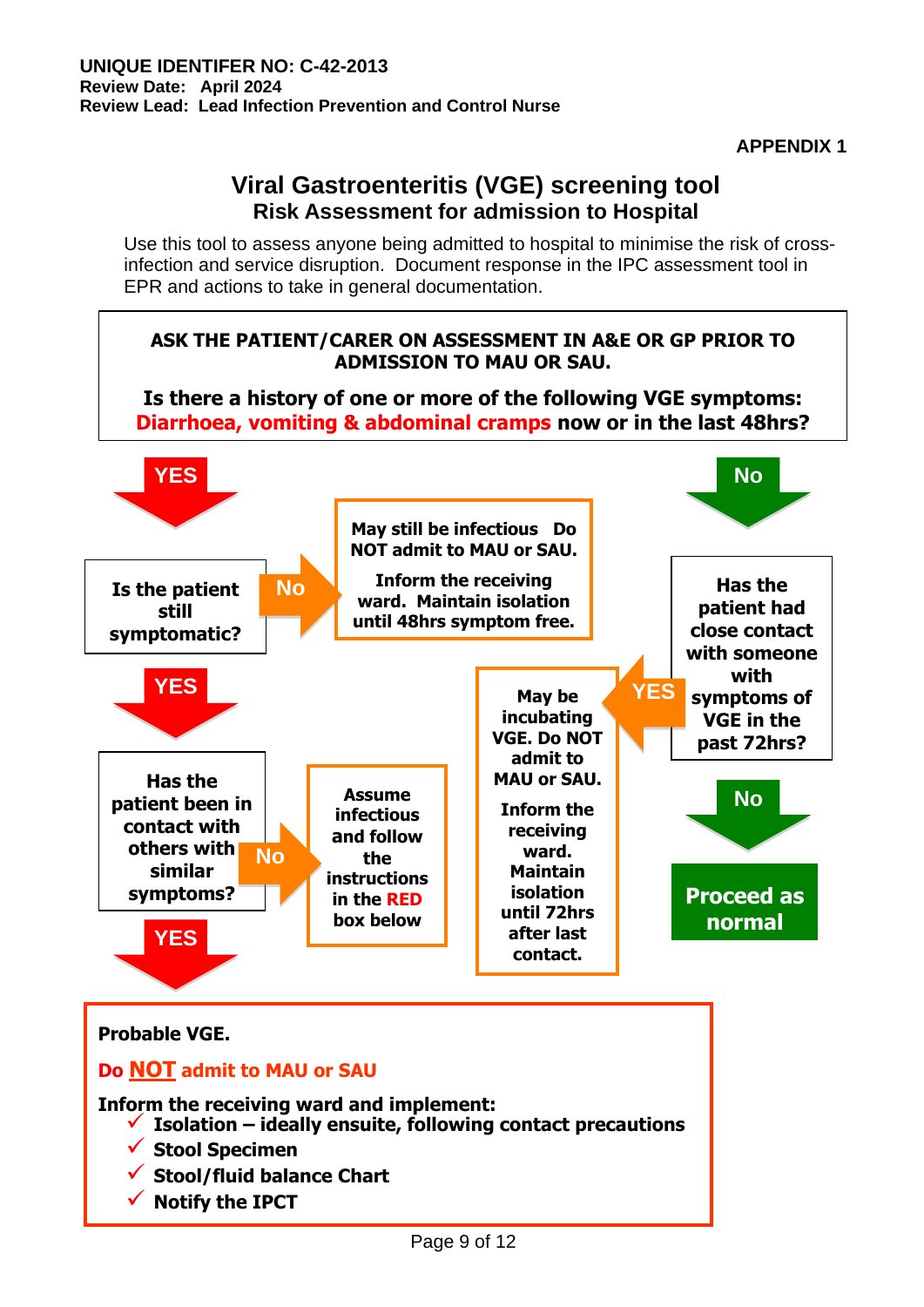#### **APPENDIX 2**

#### Transfer Form

|                                 | (Patient ID Label)                                             |       |
|---------------------------------|----------------------------------------------------------------|-------|
| <b>Patient Transfer</b><br>Form | Name:<br>DOB:<br><b>NHS Number:</b><br><b>Hospital Number:</b> | Ward: |

## **This form has been completed with information provided by the transferring nurse**

| From (ward):   | <b>Name Transferring Nurse:</b>      |
|----------------|--------------------------------------|
| To (ward):     | Name Receiving Nurse:                |
| Date:<br>Time: | <b>Signature of Receiving Nurse:</b> |

#### **Situation**

| Admitted with/Diagnosis: | Background: |  |  |
|--------------------------|-------------|--|--|
|                          |             |  |  |
|                          |             |  |  |
|                          |             |  |  |
| Plan of Care:            |             |  |  |
|                          |             |  |  |
|                          |             |  |  |
|                          |             |  |  |
| For resuscitation?       | Yes/No      |  |  |

| <b>For resuscitation?</b>                    | Yes/No |       |
|----------------------------------------------|--------|-------|
| Relative/ Carer contacted re:<br>  transfer? | Yes/No | Name: |

#### **Assessment**

| <b>NEWS Score</b>                          |          |
|--------------------------------------------|----------|
| Does the patient have a<br>pressure ulcer? | Yes/No   |
|                                            | Details: |
| Is the patient a falls risk?               | Yes/No   |
|                                            | Details: |
| Does the patient require 1-1<br>care?      |          |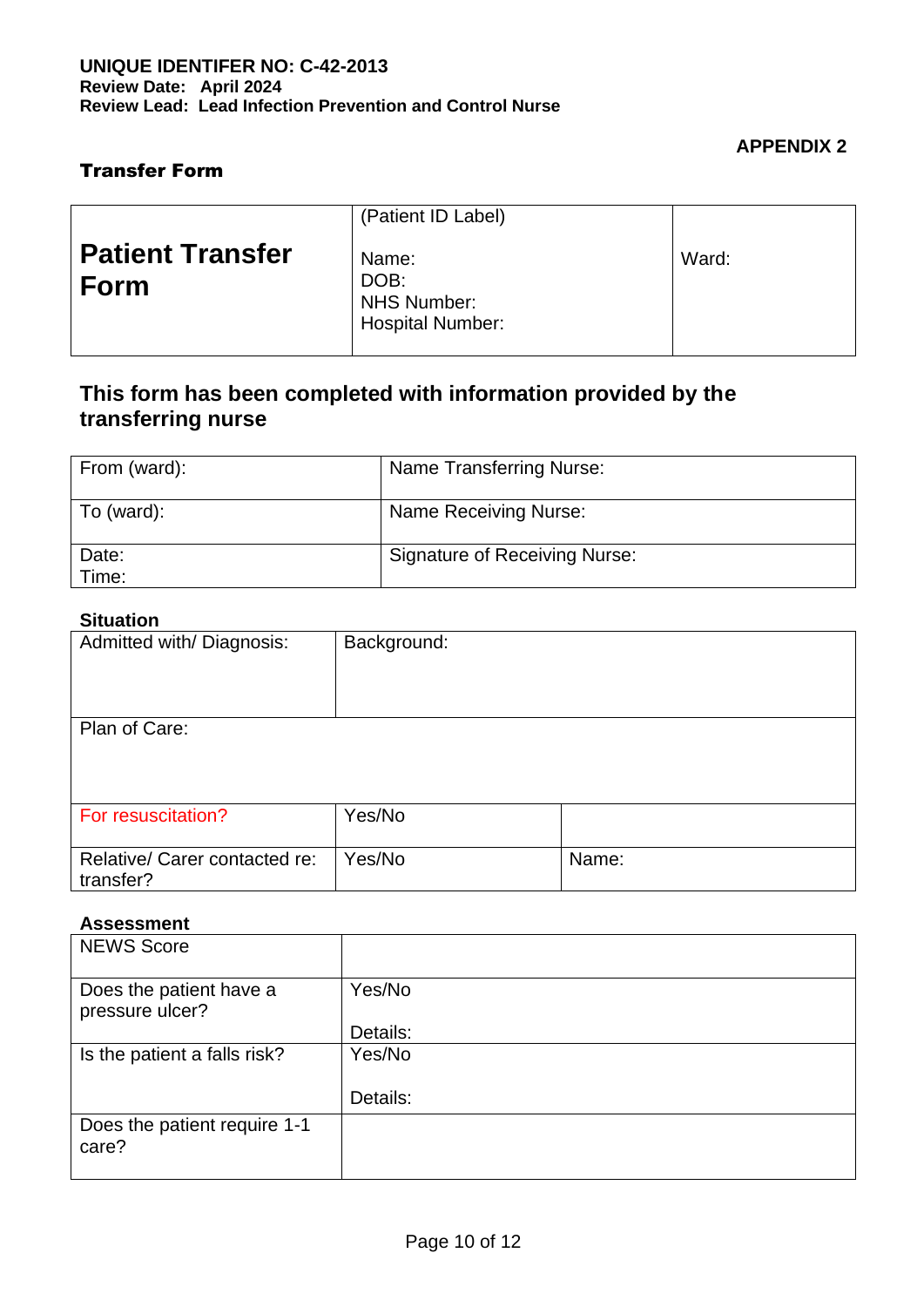#### **Current Infection Control issues and Risk Assessment to be completed by receiving ward**

|                               |                                                              | If you answer YES to any one of the questions below please <b>ISOLATE</b> in a side room. If                                                                                                                                |  |  |  |  |  |
|-------------------------------|--------------------------------------------------------------|-----------------------------------------------------------------------------------------------------------------------------------------------------------------------------------------------------------------------------|--|--|--|--|--|
|                               | unable to isolate please risk assess on an individual basis. |                                                                                                                                                                                                                             |  |  |  |  |  |
| <b>YES</b>                    | <b>NO</b>                                                    | Does the patient have a previous history of MRSA/VRE/ESBL or<br>another multi-resistant organism?                                                                                                                           |  |  |  |  |  |
| <b>YES</b>                    | <b>NO</b>                                                    | Has the patient been admitted from another NHS Trust or an overseas<br>hospital?                                                                                                                                            |  |  |  |  |  |
| Which                         |                                                              |                                                                                                                                                                                                                             |  |  |  |  |  |
| hospital?                     |                                                              |                                                                                                                                                                                                                             |  |  |  |  |  |
| <b>YES</b>                    | <b>NO</b>                                                    | Is this patient currently isolating or need isolating due to confirmed or<br>suspected infectious disease? EG. TB, gastroenteritis, chickenpox                                                                              |  |  |  |  |  |
| <b>YES</b>                    | <b>NO</b>                                                    | Does the patient have diarrhea and/or vomiting or have they been in<br>contact with someone with D&V in the last $3$ days $-$ if YES please follow<br>the diarrhea and vomiting (D&V) algorithm and isolate as appropriate. |  |  |  |  |  |
| <b>YES</b>                    | <b>NO</b>                                                    | Is the patient clinically extremely vulnerable to Covid-19?                                                                                                                                                                 |  |  |  |  |  |
| <b>YES</b>                    | <b>NO</b>                                                    | Is the patient currently required to isolate due to Covid 19 contact or<br>quarantine following travel?                                                                                                                     |  |  |  |  |  |
| Date<br>isolation<br>complete |                                                              |                                                                                                                                                                                                                             |  |  |  |  |  |
| <b>YES</b>                    | <b>NO</b>                                                    | Has the patient tested positive for Covid-19 in the last 14 days?                                                                                                                                                           |  |  |  |  |  |
| Date of<br>positive<br>result |                                                              |                                                                                                                                                                                                                             |  |  |  |  |  |
|                               |                                                              | CIRCLE the Covid19 pathway the patient is currently following - high, medium or low risk                                                                                                                                    |  |  |  |  |  |